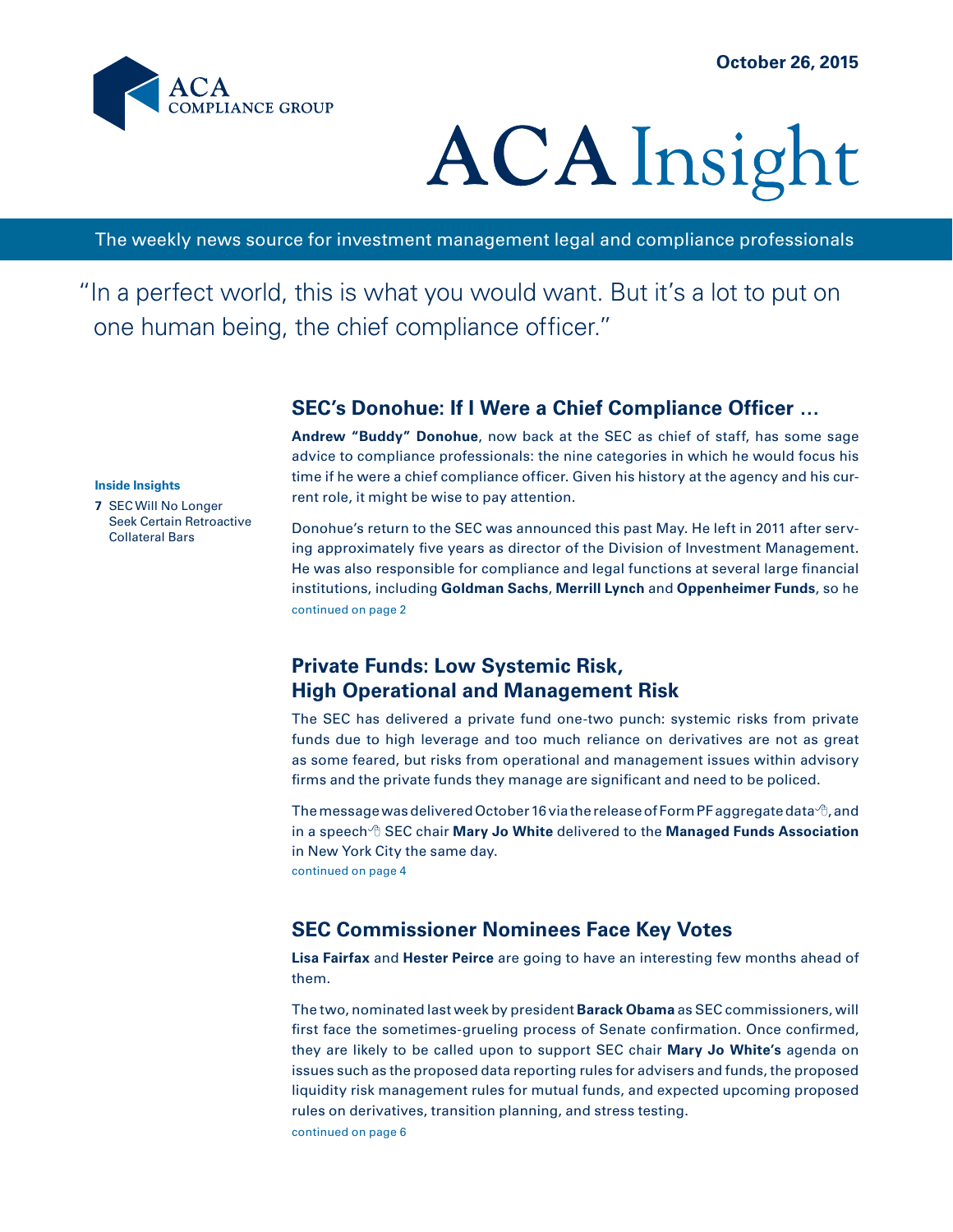

# **SEC's Donohue**

continued from page 1

has some credentials to speak, which he did<sup>-6</sup> October 14 at the **National Regulatory Services** 30th Annual Fall Investment Adviser and Broker-Dealer Compliance Conference.

At the conference, Donohue addressed a variety of compliance topics, including CCO fear of liability, how the SEC's Office of Compliance Inspections and Examinations identifies risk, and the SEC's use of data and technology to collect information.

#### Varied reactions

Industry professionals took differing views on what Donohue had to say.

"CCOs and others involved in supporting the culture of compliance in investment advisory firms will want to pay careful attention to Donohue's observations and guidance," said **Sidley Austin** partner **Jonathan Miller**. "He speaks not only with the authority of his current position as chief of staff, but also from long experience as a regulator and in the private sector of the investment management industry."

"It's a tall order," said **Investment Adviser Association**  president **Karen Barr**. "In a perfect world, this is what you would want. But it's a lot to put on one human being, the chief compliance officer."

"The speech is a nice starting point for compliance professionals," said **Mayer Brown** partner **Richard Rosenfeld**. "The list of considerations Donohue offers is useful, but in the current atmosphere where 'broken windows' technical cases are an ever increasing part of the regulatory enforcement landscape, his final bullet, asking CCOs to learn what they don't know, is increasingly the argument that securities regulators use to extract settlements from market participants."

"Regulators are increasingly bringing enforcement actions in cases where there is no knowledge or intent of wrongdoing," Rosenfeld said. "In these increasingly common cases, there is often, at most, a technical unintended misstep by a good, well-meaning market participant. The problem is not that inadvertent technical faults can never be violations, but rather that the enforcement climate has moved from addressing these issues through a telephone call to bringing the full weight of a public settlement down upon a market participant 'for the good of the market.'"

#### What Donohue would do

"If I were a chief compliance officer, I would consider my role in terms of the following categories," Donohue told the attendees, adding that the list was "non-exhaustive," meaning that the categories listed are just some of the areas CCOs should address:

- **• Laws, regulations and other requirements.** "I would need to have first-hand knowledge of the various laws and regulations that apply to my firm and its activities as well as any particular conditions or requirements of exemptive orders or other compliance requirements," Donohue said. Included in this knowledge, he said, would have to be an understanding of the "interplay of the requirements of the various regulatory regimes applicable to the firm based on its business model and the jurisdictions in which the firm operates." Certainly it's important for CCOs to know applicable domestic laws and regulations, said Barr, but it may not be realistic for them to know "the intricacies of foreign regulations in jurisdictions around the globe." The answer, she said, is for Donohue and others at the SEC to say that "you are allowed to rely on others," such as in-house counsel and external law firms. "It's not a one-man or one-woman show."
- **• Organization and operations of the firm.** A deep understanding of the firm, its structure, and internal operations would be necessary, Donohue said. "I would also need to develop a working knowledge or roadmap of how the different areas of the firm interacted with, or were dependent upon, other areas of the firm." Finally, he said that a detailed knowledge of the supervisory structure of the firm would be "essential."
- **Conflicts of interest.** "I would need to have a clear understanding of how the firm identifies all of the conflicts of interest that might exist; how frequently potential conflicts are reviewed; and, when conflicts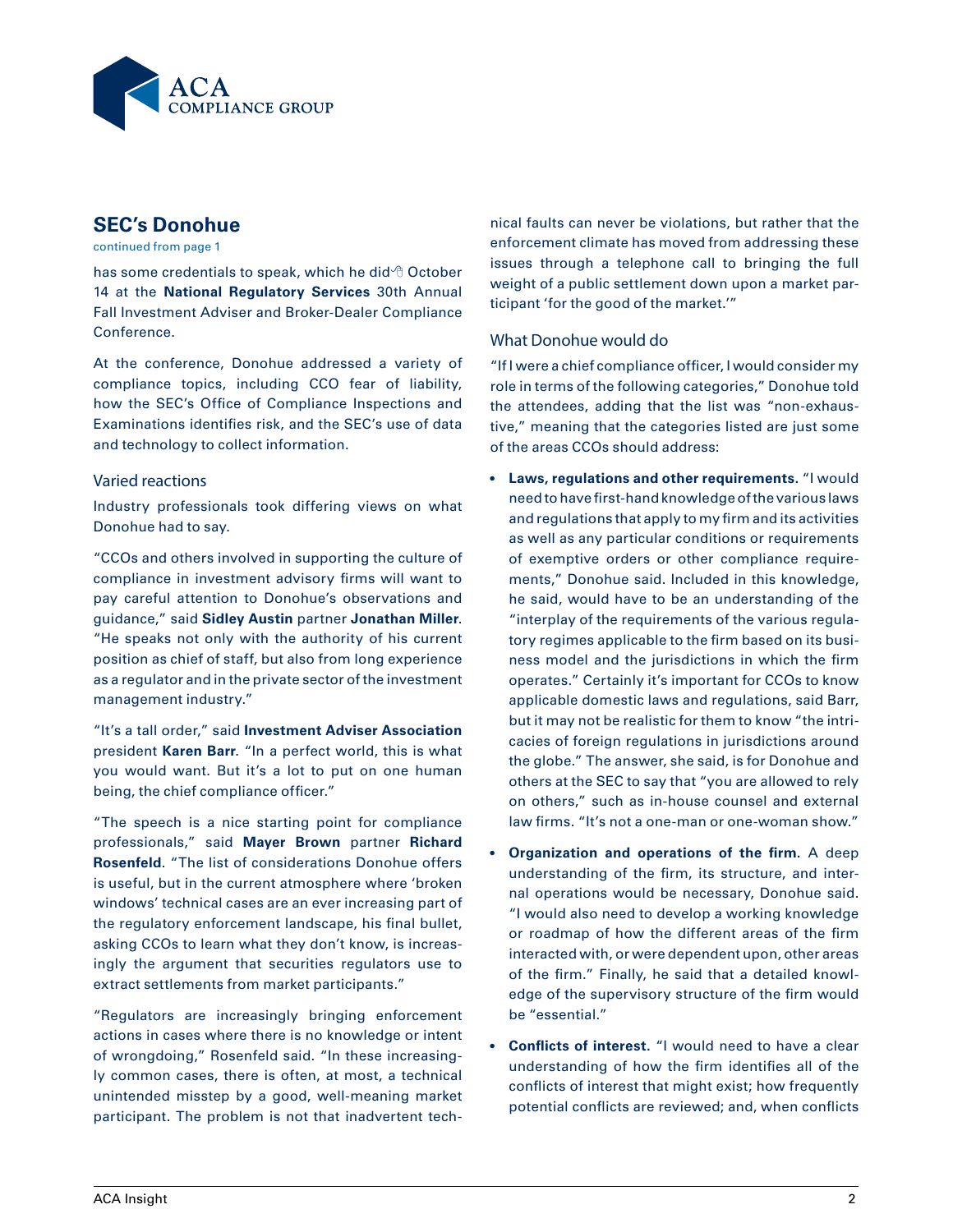

are identified, how they are resolved and by whom," Donohue said. In a situation where resolution requires disclosure, he said, "I would want to understand who drafts the disclosure and how and when it is effectively communicated to clients/customers."

- **• Clients of the firm.** Donohue said that in order to effectively discharge his responsibilities, a detailed understanding of who the clients of the firm are and the products and services that are being provided to them would be necessary. "I would also need an understanding of the profitability of these products and services for the firm and the firm's registered representatives" in order to conduct "a robust analysis of potential conflicts," he said. "Reviewing offering and sales materials and related documents on a regular basis would help inform this view."
- **• Compliance and other systems.** A deep understanding of the compliance and other technology platforms utilized by the firm and an appreciation of the implications they pose for developing and implementing a robust compliance program would be something to learn, Donohue said. "After all, you can develop great procedures, but they need to be able to be implemented within the constraints of the compliance and other systems of the firm. An understanding and appreciation for key dependencies of your program and of the firm is very important."
- **• Policies and procedures.** "I would need to have a detailed knowledge of the policies and procedures of the firm and an appreciation of how they are applied and monitored," he said. In addition, Donohue said he would also need to develop "an understanding of how they interacted with each other and the intended goal for each."
- **• Markets and business practices.** An understanding of the various markets in which the firm operates is something he would need to develop, Donohue said. Such an understanding would need to include any specific practices in those markets and areas that might raise concerns. "A detailed understanding of the types of investment products and strategies involved and their potential issues would also be essential," he said.
- **• Culture of the firm.** This is something that Donohue said he "would absolutely need to grasp. I would insist that the customer/client comes first and that the firm will endeavor to 'do the right thing.'" CCOs, he said, instead of fostering a culture of "can I do this?" should want to develop a culture of "should I do this?" "The firm would also need to devote sufficient resources to compliance and empower the CCO to provide the proper stature to the compliance area and its critical mission," he said. Barr noted that while this goal is important, "the chief compliance officer alone cannot develop the culture. The entire ownership and management team must do so."
- **• Learn what I don't know.** "It is very important that, as a CCO, I have an appreciation for what I don't know or recognize when I am relying on the knowledge or expertise of others," Donohue said. "This involves constantly challenging yourself and your colleagues to identify potential risks." CCOs, he said, need to create an environment of open communication and freedom to ask the tough questions: "What is going on of which I am unaware? What aspects of the markets, financial products or strategies am I not well versed in? Where are there gaps in what I am covering, in my knowledge or in our programs?"

"Donohue's speech emphasizes the importance of the CCO ensuring that the compliance function not be a silo within the firm," Miller said, "although it is, of course, at least as important that the CCO operate with the independence and authority necessary for a robust culture of compliance from the top down."

#### CCO liability

Donohue sought to calm CCO concerns that the SEC might hold them personally liable if they take more of a pro-active role in their compliance activities. "Some of you may be wondering whether this elevated role could expose you to increased personal liability. In my opinion, the answer to this question is no," he said.

Some of this concern came from action the Commission took earlier this year against three CCOs for not meeting Advisers Act Rule 206(4)-7, the Compliance Program Rule, which requires advisers to adopt and implement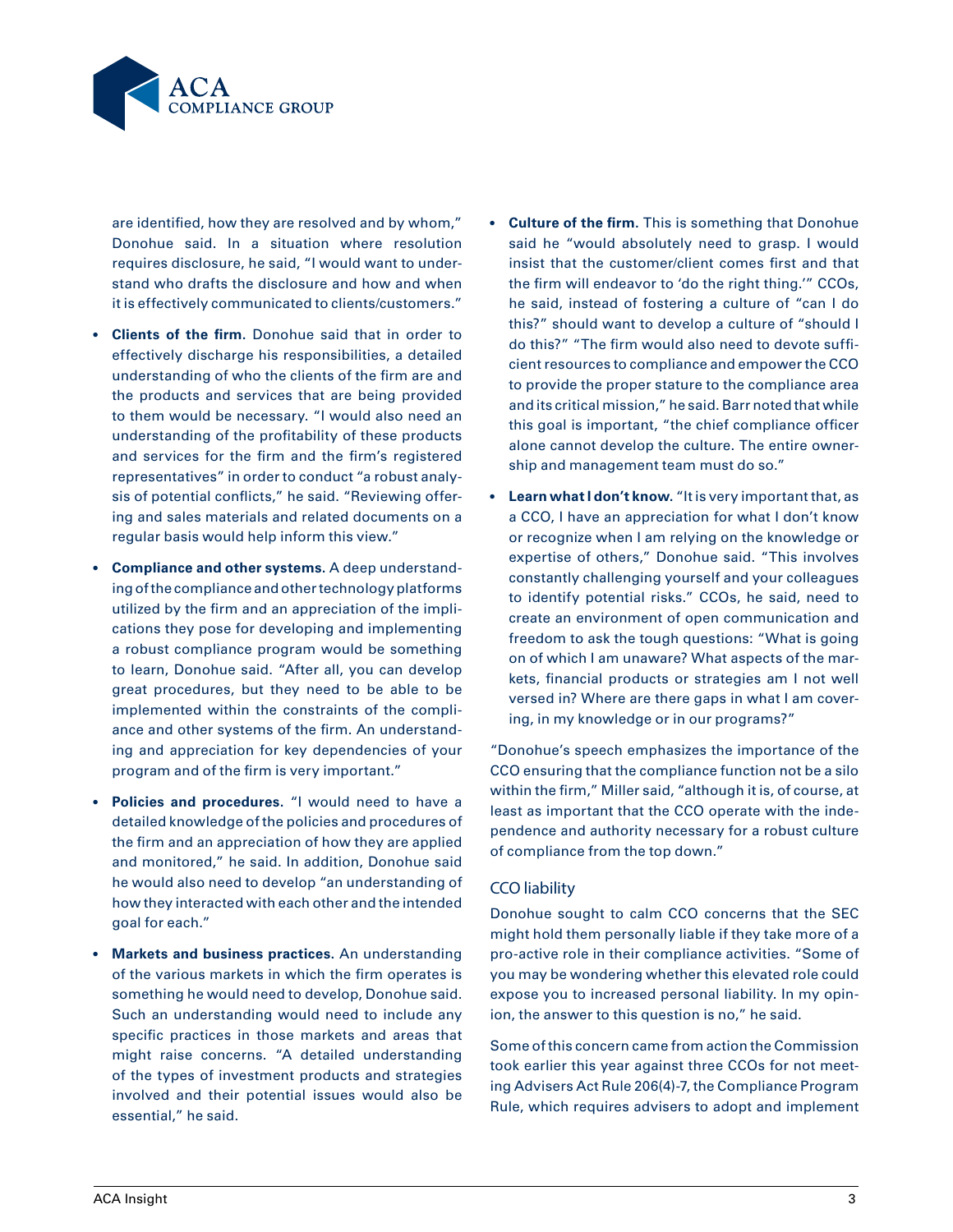

written compliance policies and procedures.

"Following these cases, there was a lot of discussion about whether the Commission was targeting CCOs," he said. "From my point of view, the Commission is not targeting – and has not targeted – compliance personnel." He quoted SEC chair **Mary Jo White** as saying that it is not the SEC's intention to use its enforcement program to target compliance professionals and that the SEC does not bring cases based on second guessing compliance officers' good faith judgments.

Nonetheless, he did note that White said that "being a CCO obviously does not provide immunity from liability," and that Division of Enforcement director Andrew Ceresney outlined three situations in which action may be taken against a CCO. These are when a CCO affirmatively participated in misconduct, helped mislead regulators, or had clear responsibility to implement compliance programs and policies and failed to do so.

That third condition – when a CCO failed to implement compliance programs and policies – raised a concern from Barr, who said that CCOs "are concerned that the SEC will look back in hindsight" after it finds some violations and blame the violations on a failure on the part of the CCO. "It's one thing to say that the firm didn't follow the policies and procedures. It's another to turn it all on the chief compliance officer."  $\infty$ 

## **Private Funds**

#### continued from page 1

The data release and the speech appeared to be targeting to two groups. The first group is comprised of advocates of prudential regulation, who have sounded alarms about the dangers of too much leverage and too much reliance on derivatives among private funds. The message was that the SEC has a handle on what is happening in the private fund world and that, in any event, leveraging, reliance on derivatives and high-frequency trading are not as great as many have feared.

The second group is comprised of the private fund advisers and funds themselves. The message to them was that the agency has concerns about significant operational risks relating to client transitioning, cybersecurity and market stress, as well as firm-specific risks involving marketing, conflicts-of-interest disclosure, and fees and expenses – all of which White made clear the SEC would be actively looking at.

"If I were a private fund manager and read White's speech, the good news I'd take away would be that the SEC is using data to better understand the footprint occupied by the private fund space, which should lead to a more informed approach to regulation than has been threatened by prudential regulators," said **Willkie Farr** partner **James Burns**. "The more challenging news for private funds is that she still talks about aggressively continuing the type of broken-window policing that we have seen in connection with recent cases."

#### The data

Since gaining regulatory authority over approximately 1,500 new private fund advisers with the passage of the Dodd-Frank Act five years ago, the SEC has been gathering data, both through Form ADV and through Form PF (for private fund advisers managing more than \$150 million in private fund assets), on those advisers and the private funds they manage. In addition, the agency's Office of Compliance Inspections and Examinations has conducted presence exams of some private fund advisers.

The data, White said, allows the SEC to monitor trends in the industry. For instance, while the number of private fund advisers reported on Form PF has "not changed appreciably since 2013, the number of large hedge fund advisers with at least \$1.5 billion in hedge fund assets has increased by approximately 15 percent in the same period," she said. "We have also observed an 8 percent increase in the number of private funds reported from 2013 to 2014, and their total gross assets have increased by nearly \$1 trillion, now totaling just shy of \$10 trillion." Of that \$10 trillion, about \$6.1 trillion was reported by hedge funds. In terms of net assets, private funds had \$6.7 trillion, while hedge funds had \$3.4 trillion, at the end of 2014.

Form PF data provides the SEC with a wealth of information on private fund advisers. It also "allows the staff to monitor investment strategies among private funds and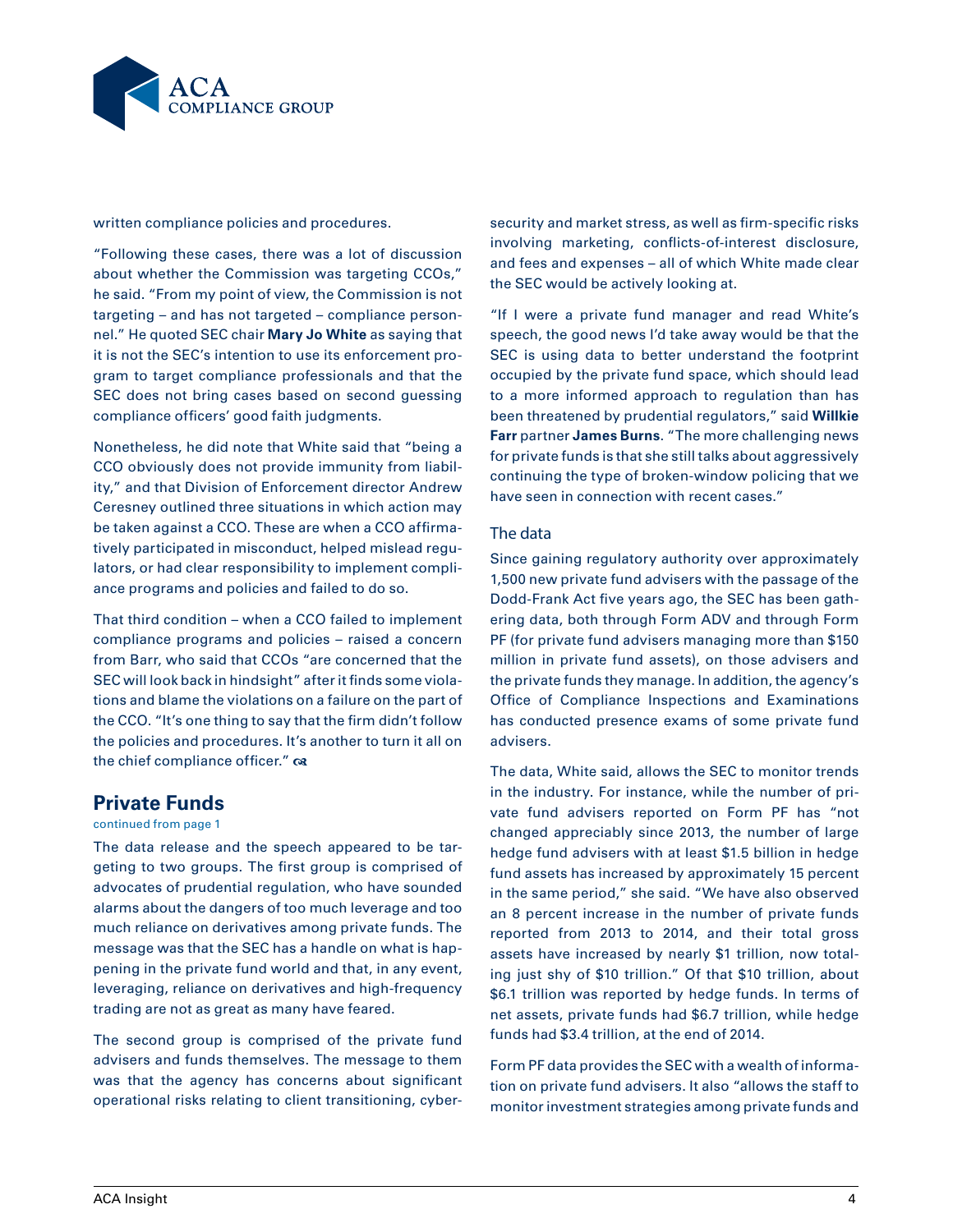

to understand the potential effect of certain markets or global events," White said. "We have used it to assess funds' reliance on derivatives and leverage, their exposure to certain international markets, and their use of high frequency trading strategies."

#### Systemic risk

The statistics issued by the SEC include a wide variety of measurements, including some related to leverage, reliance on derivatives, and high-frequency trading, all of which have been concerns from organizations like the Financial Stability Oversight Council (FSOC) and the Financial Stability Board (FSB), said Burns. These two organizations, which are concerned with systemic risk, are seen by some as threats to SEC regulation of asset managers. White and others have made clear their view that the SEC is the right organization to regulate any systemic risks in the securities industry.

To that end, the decision to make public the Form PF aggregate data demonstrates that the agency is on top of any and all risks, systemic or firm-specific, that private advisers and their funds face. "The financial crisis re-focused financial regulators, including the Commission, on addressing risks that could have a systemic impact," White said, noting that doing so is "fundamental" to the SEC's core mission.

"White is essentially saying to that agency's critics, 'The SEC knows what's going on, we're in charge here, and we're taking steps to protect the financial system,'" said **Mayer Brown** attorney **Adam Kanter**.

As for what the aggregate data from Form PF specifically shows about private funds and systemic risk, White noted the following:

- **• Derivatives.** Although the total notional value of derivatives reported on Form PF increased from about \$13.6 trillion in the first quarter of 2013 to about \$14.8 trillion in the fourth quarter of 2014, the value has decreased relative to total net assets during the same time period, from about 256 percent of net asset value to about 221 percent of net asset value.
- **• Leverage.** More than half of all large hedge fund advisers report aggregate economic leverage less

than two and a half times their total reported hedge fund net assets. That is a relatively small leverage ratio, said Burns, something he said should help allay the concerns of organizations like FSOC and the FSB.

**• High-frequency trading.** Fewer than 100 reporting hedge funds – representing less than \$70 billion in combined net assets – manage some portion of their funds using high-frequency trading. "That is a relatively small incidence of high-frequency trading," said Burns.

"The public availability of aggregated information should help to address persistent questions, and to some degree misconceptions, about the practices and size of the private fund industry," said White.

"The numbers put things in perspective with those critics who are scaremongering that use of leverage, derivatives and high-frequency trading are at high levels," said Kanter. "For instance, with those critics who say that the SEC is not doing a good job with highfrequency trading by private funds, White is saying, in effect, 'We've got the figures and it's not as prevalent as you seem to think it is.'"

#### Operational risks

On the other hand, private funds face three specific operational risks that White said "merit close attention" by advisers:

- **• Transition of client accounts from one adviser to another.** This occurs when there is an abrupt change in the management of a private fund, or when a fund is liquidated. Private funds may be invested in asset classes that are difficult to sell and where there are fewer alternative advisers, investors in private funds are more likely to have special contractual rights that other advisers may not be willing to accept or that may limit the adviser's ability to transfer management, and investors in private funds tend to have confidentiality concerns that may affect the ability to find an alternate adviser. "A clear, well-defined transition plan" is a good way to address this, White said.
- **• Cybersecurity.** This, of course, is a challenge for all advisers, not just those managing private funds, but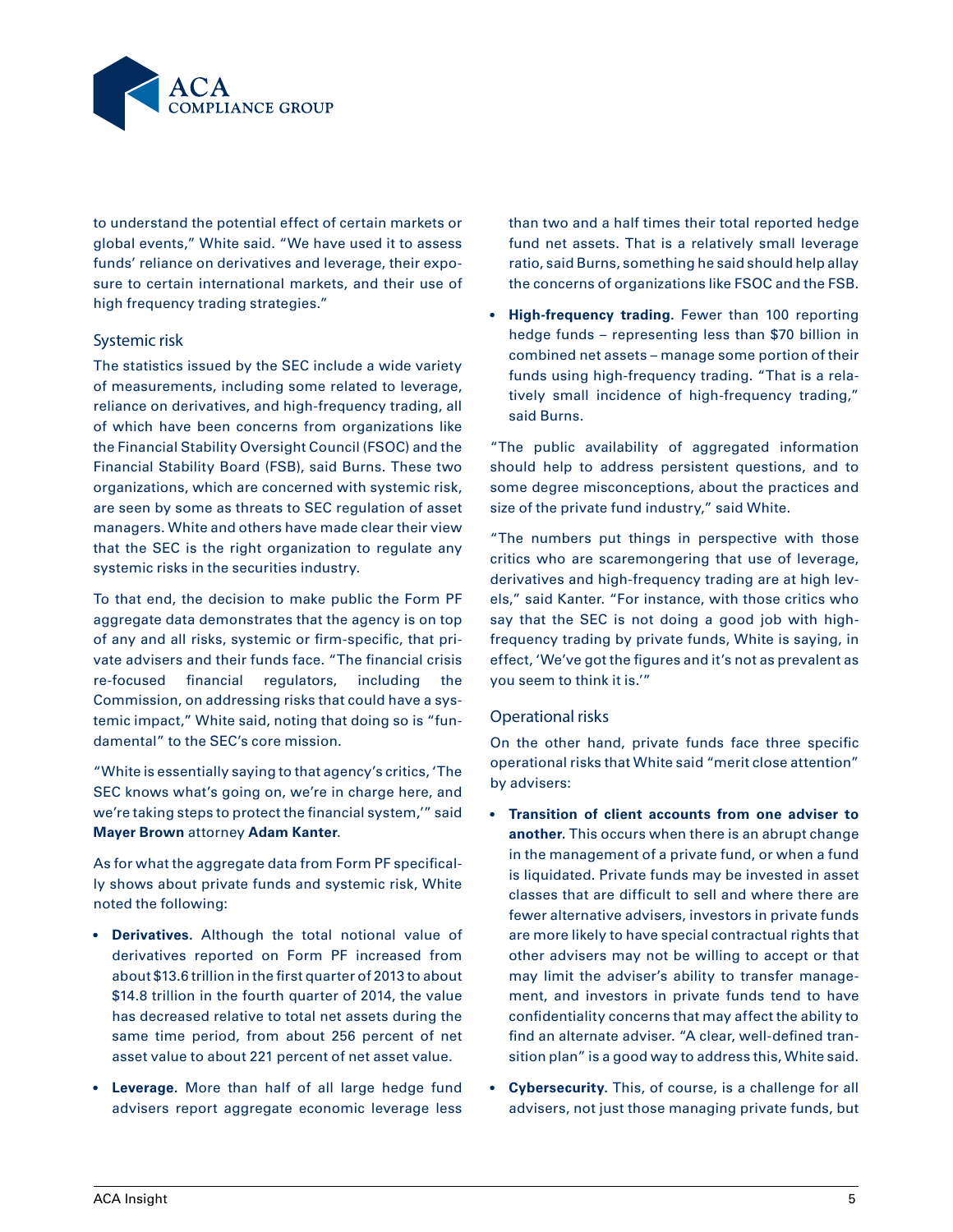

White nonetheless listed it. She urged advisers to pay attention to recent staff guidance (*ACA Insight*,  $9/21/15$ <sup>c</sup>), as well as to a settled enforcement case (ACA Insight, 9/2[8](http://www.acainsight.com/issues/1_505/news/SEC-Adviser-Cybersecurity-Breach_23539-1.html)/15<sup>-6</sup>) involving an adviser charged with not having written policies and procedures to protect customer records and information.

**• Market stress.** White noted that while the SEC staff is currently considering ways to implement Dodd-Frank requirements for annual stress testing by large advisers and funds, "there are important questions about how to address this issue for other registered funds and their advisers that meet the Dodd-Frank asset threshold, including private fund advisers." Doing so is challenging, she said, as the stress tests need to be tailored to the specific risks and business models of diverse assets managers. "The traditional models of stress testing for banks and broker-dealers may not be transferable. Indeed, since the financial distress of an investment adviser may affect only the assets of the adviser, rather than the finances of the likely much larger funds in manages, there are real questions about precisely what the goal of stress testing should be for advisers."

#### Firm-specific risks

The main risk White named was fiduciary duty, under which investment managers must serve the best interests of their clients, which she identified as "the bulwark of investor protection." She then noted that examiners conducting private fund presence exams "identified several areas where cracks in this bulwark were found," including:

- **• Marketing.** "Some hedge fund advisers may have used marketing materials that included back-tested performance numbers, portable performance numbers, and benchmark comparisons without key disclosures," she said.
- **• Disclosure of conflicts of interest.** Some hedge fund advisers may not be adequately disclosing conflicts related to advisers' proprietary funds and the personal accounts of their portfolio managers, White said. "Examiners saw, for instance, advisers allocating profitable trades and investment opportunities

to proprietary funds rather than client accounts in contravention of existing policies and procedures."

**• Conflicts involving fees and expenses.** Examiners were concerned that some advisers "may have been improperly shifting expenses away from the adviser and to the funds or portfolio companies by, for example, charging a fund for the salaries of the adviser's employees or hiring the adviser's former employees as 'consultants' paid by the funds," she said. In addition, she said that examiners observed advisers collecting "millions of dollars" in accelerated monitoring fees without disclosing this to clients.  $\infty$ 

## **SEC Commissioner Nominees**

continued from page 1

The two will also be part of a Commission precedent once on board. The SEC, for the first time in its history, will have women as four of its five commissioners. Obama, in nominating Fairfax and Peirce, filled vacancies left by the departures of two male commissioners, **Daniel Gallagher** and **Luis Aguilar**. The two women already on the Commission are White and existing commissioner **Kara Stein**. Commissioner **Michael Piwowar**  would be the sole remaining male member.

Traditionally, aside from the Commission chair, the other Commission members are split between Democrats and Republicans. Obama's nominations continue in this tradition:

- • Fairfax is a **Georgetown University** law professor who has studied shareholder activism. Her name was reportedly on a list of possible nominees circulated by senator **Elizabeth Warren** (D-Mass.), generally considered a liberal in the area of financial regulation. She would also be the third African-American commissioner in the SEC's history. She would replace Aguilar, whose term expired.
- • Hester is a former aide to Senate Banking Committee chair **Richard Shelby** (R-Ala.). She is a senior research fellow at the **George Mason University's** Mercatus Center, described as a free-market-oriented think tank, and is a critic of the Dodd-Frank Act, and was the editor of a book called, "Dodd-Frank: What It Does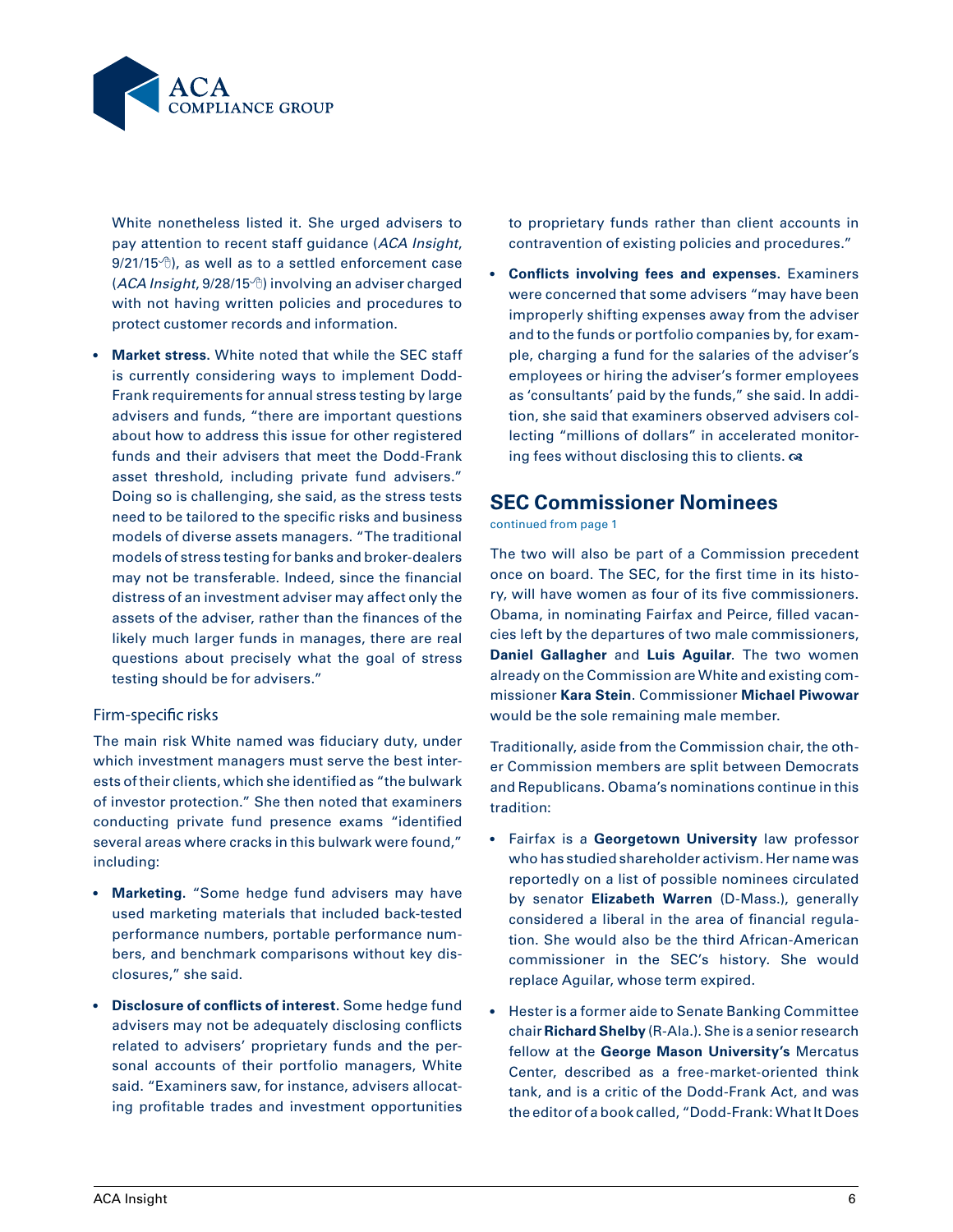

and Why It's Flawed." She would replace Gallagher, who resigned his seat earlier this month.

"The SEC has a lot of important work to do and it is critically important that the agency have a full complement of Commissioners," said **Investment Adviser Association** president **Karen Barr**. "We look forward to working with them at the SEC."

"Everyone would like to know how Peirce and Fairfax will vote on various issues," said **Ropes & Gray** counsel **David Tittsworth**. Referring to the issues on White's agenda such as the proposed data reporting rules and proposed liquidity rules mentioned above, he said that they all "are driven by the SEC's desire to retain its jurisdiction of asset managers and funds and to prevent an incursion by the Financial Stability Oversight Council or banking regulators."

"At least in concept, both Democratic and Republican Commissioners have found common ground on the broad notion of ceding SEC authority of the asset management profession to the banking regulators," he said. "Whether this translates to broad support by the Commissioners on all of these pending or anticipated rules remains to be seen."

"I suspect that the two candidates will bring very different world views to the Commission, and it will be interesting to watch how that plays out in terms of White's agenda," said **Stroock** partner and SEC former Division of Investment Management deputy director **Robert**  Plaze.  $\alpha$ 

# **SEC Will No Longer Seek Certain Retroactive Collateral Bars**

The SEC this month decided $\sqrt{\theta}$  not to challenge a unanimous July 14 ruling <sup>n</sup> of the U.S. District Court of Appeals for the District of Columbia that found the agency erred in imposing certain retroactive collateral bars against an adviser, **Koch Asset Management**. Those retroactive collateral bans would have prevented the adviser from associating with municipal advisers or nationally recognized statistical rating organizations.

At issue was whether the SEC was overstepping its authority by retroactively banning advisers from associating with entities that the agency did not have the authority to ban prior to passage of the Dodd-Frank Act. It was only with passage of Dodd-Frank that the SEC gained the authority to ban advisers from association with municipal advisers or nationally recognized SROs.

#### **To Subscribe**

**Call:** (800) 508-4140

**Web:** www.acainsight.com

**E-mail:** subscribe@acainsight.com

**Fax coupon at right to:** (301) 495-7857

#### **Multi-user web site licenses are available!**

| <b>NAME</b>                                                                                                                      | <b>TITLE</b> |            |
|----------------------------------------------------------------------------------------------------------------------------------|--------------|------------|
| <b>FIRM</b>                                                                                                                      |              |            |
| <b>STREET</b>                                                                                                                    |              |            |
| <b>CITY</b>                                                                                                                      | <b>STATE</b> | <b>ZIP</b> |
| <b>E-MAIL ADDRESS</b>                                                                                                            | <b>PHONE</b> |            |
| Payment - \$1,195 per year. Includes electronic versions, web access, and breaking news.                                         |              |            |
| DC residents add 5.75% sales tax (\$68.71)                                                                                       |              |            |
|                                                                                                                                  |              |            |
|                                                                                                                                  |              |            |
| $\Box$ Bill me $\Box$ Check enclosed (make payable to ACA Insight)<br>Please charge my $\Box$ Visa $\Box$ Mastercard $\Box$ Amex |              |            |